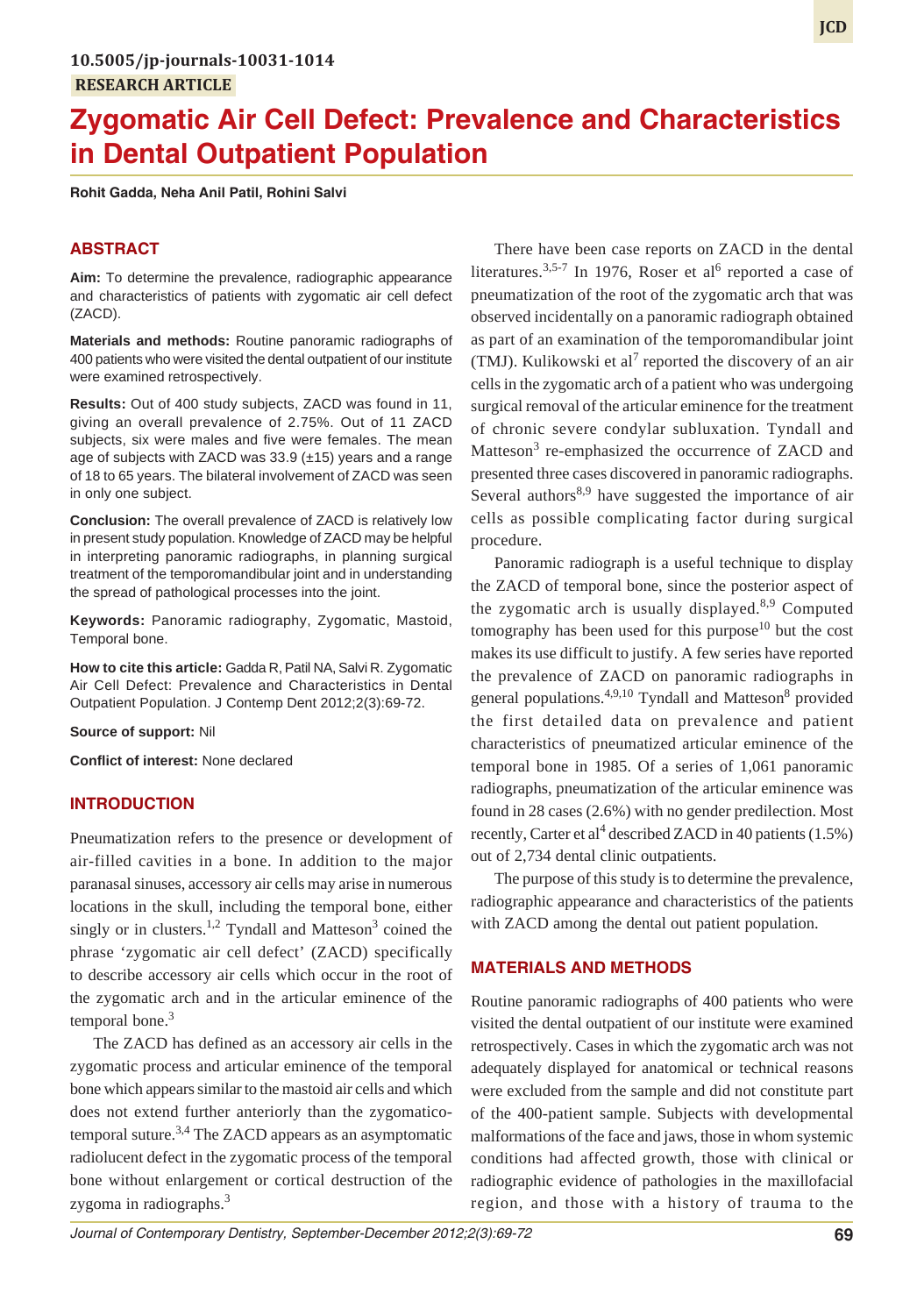maxillofacial region and who had been treated with surgical intervention were excluded from the study.

Panoramic radiograph of subjects were obtained using Kodak 8000 C (Carestream Health India Pvt Ltd). Panoramic radiographs were examined by two oral and maxillofacial radiologists and consensus diagnosis was recorded (Figs 1A and B). Subjects were recorded as having ZACD only if unequivocal pneumatization of the root of zygomatic arch or articular eminence posterior to the zygomaticotemporal suture as a well-defined uni- or multilocular radiolucency could be viewed on the radiograph. The age, gender of the patients who had ZACD and its location, radiographic appearance was also recorded. The radiographic appearance was classified into two types, unilocular and multilocular. Unilocular ZACD was defined as single oval radiolucent defect with well-defined border and multilocular ZACD as numerous small radiolucent defects similar to the mastoid air cells. Also, whether ZACD is unilateral or bilateral was recorded.

## **RESULTS**

The mean age of the 400 patients in the current study was 31.5 ( $\pm$ 16.8) years and an overall range of 3 to 78 years.



**Figs 1A and B:** Cropped panoramic radiographs display typical appearance of ZACD: (A) right side (B) left side

There were 201 males and 199 females in the study population. The mean age of the males was  $32.2 \pm 18.4$ ) years and a range of 3 to 78 years, while that for the females was  $30.8 \left( \pm 15.1 \right)$  years and a range of 5 to 76 years.

Out of 400 study subjects, ZACD was found in 11, giving an overall prevalence of 2.75%. Out of 11 ZACD subjects, six were males and five were females. The mean age of subjects with ZACD was  $33.9 \ (\pm 15)$  years and a range of 18 to 65 years (Table 1). The bilateral involvement of ZACD was seen in only one subject. Out of unilateral cases (10), six were on right side (Table 2). All ZACD were unilocular.

#### **DISCUSSION**

The cause of ZACD is unknown but may be similar to that of pneumatization of the mastoid process. Pneumatization begins with the formation of small osseous cavities created by normal periosteal activity.<sup>10</sup> Primitive bone marrow in these cavities dedifferentiates into a loose mesenchymal connective tissue. Epithelium invaginates into this connective tissue, producing a mucous membrane which then undergoes atrophy, leaving a thin residual lining membrane attached to the periosteum. Continued subepithelial bone resorption further expands the air cells.<sup>11</sup>

The primary regions of pneumatization of the temporal bone consist of the middle ear, squamomastoid (mastoid), perilabyrinthine, petrous apex and accessory. The accessory regions include the squamous, the zygomatico-occipital and the styloid. The tegmental or periantral air cell may extend into the zygomatic arch, producing the  $ZACD<sup>10</sup>$ .

A few series have reported the prevalence of ZACD in general populations. Tyndall and Matteson<sup>8</sup> found 28 cases (2.6 %) of 1,061 panoramic radiographs with a mean age of 32.5 years and an age range of 15 to 74 years. No gender predilection was found and five cases were bilateral. They obtained the sample of cases from a group of mostly adult patients. Kaugars and associates<sup>9</sup> described pneumatization in the articular eminence in eight (1%) out of 784 panoramic radiographs reviewed. A mean age of eight cases was

| <b>Table 1:</b> Age and gender distribution and location of ZACD |                      |             |                             |  |  |
|------------------------------------------------------------------|----------------------|-------------|-----------------------------|--|--|
| S. no.                                                           | Gender (male/female) | Age (years) | ZACD (unilateral/bilateral) |  |  |
|                                                                  | Male                 | 45          | <b>Bilateral</b>            |  |  |
| 2                                                                | Male                 | 44          | Unilateral                  |  |  |
| 3                                                                | Male                 | 60          | Unilateral                  |  |  |
| $\overline{4}$                                                   | Male                 | 30          | Unilateral                  |  |  |
| 5                                                                | Male                 | 26          | Unilateral                  |  |  |
| 6                                                                | Male                 | 19          | Unilateral                  |  |  |
|                                                                  | Female               | 31          | Unilateral                  |  |  |
| 8                                                                | Female               | 29          | Unilateral                  |  |  |
| 9                                                                | Female               | 19          | Unilateral                  |  |  |
| 10                                                               | Female               | 28          | Unilateral                  |  |  |
| 11                                                               | Female               | 18          | <b>Unilateral</b>           |  |  |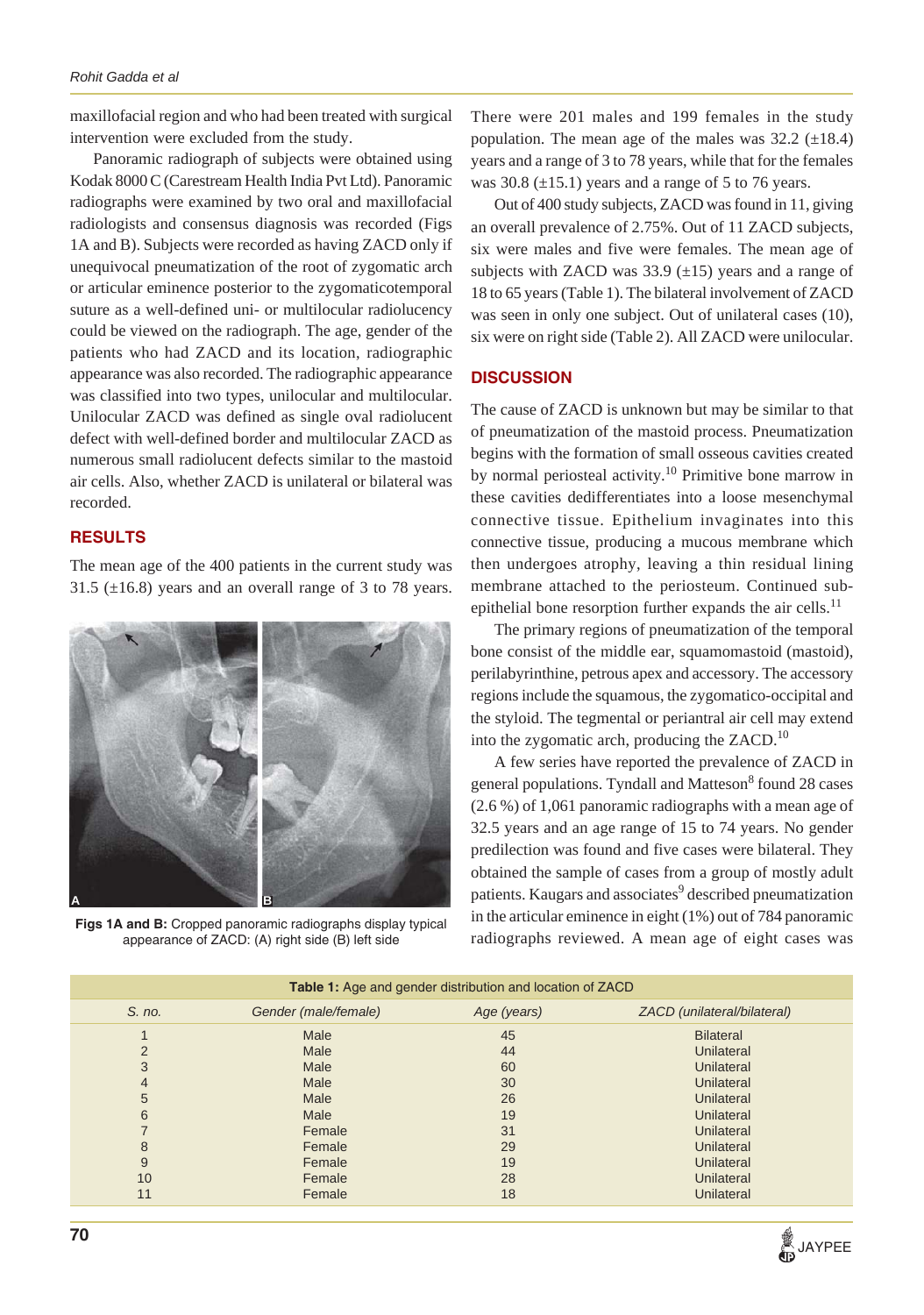| <b>Table 2: Involvement side in ZACD</b> |              |       |  |  |
|------------------------------------------|--------------|-------|--|--|
|                                          | <b>Right</b> | I eff |  |  |
| Unilateral (10)<br>Bilateral (1)         | 6            |       |  |  |

45.9 years with age range of 32 to 69 years. Seven patients of them were female and one was male. Four cases were unilateral and four were bilateral. Carter et  $al<sup>4</sup>$  reported 40 cases (1.5%) with ZACD in 2,734 dental clinic outpatients. Patients with ZACD had a mean age of 49.6 years and a range of 17 to 83 years. A total of 32 cases were unilateral and there was no gender predilection.

In the present study, ZACD was found in 11 cases (2.75%) with a mean age of 33.9 years and an age range of 18 to 65 years. There was almost equal gender distribution (six males, five females). Ten subjects of them were unilateral ZACD. In case of unilateral involvement, six of them involved the right side. The present study revealed demonstrable similarities in the prevalence and involvement of ZACD to the previous studies. $4,8,9$  All of the series including this study showed low prevalence.

Two possible reasons for ZACD's being seen less often are: (1) The number of ZACD may be small as there is a wide variability in the extent of accessory air cell of temporal bone. (2) In panoramic radiograph, radiographic visualization of ZACD is more difficult because there are superimposition of adjacent anatomic structures. Highresolution computed tomography (CT) can give a better visualization in the evaluation of bony structure allowing exact delineation of temporal air spaces,  $^{10}$  but it is not justified because of cost and inconvenience.

In the present study, bilateral involvement of ZACD was seen in only one case. Tyndall and Matteson  $(17.9\%)$ ,<sup>8</sup> Carter and his associates  $(20%)<sup>4</sup>$  demonstrated that ZACD was bilateral in approximately one-fifth of cases.

The differential diagnosis of radiolucencies within the zygomatic arch include ZACD, aneurysmal bone cyst, hemangioma, giant cell tumor, eosinophilic granuloma, fibrous dysplasia and metastatic tumor.<sup>12-14</sup> Only the ZACD occurs in the zygomatic arch with any frequency and presents as an asymptomatic, nonexpansile, nondestructive radiolucency detected incidentally on radiograph. All of the other entities in the differential diagnosis including osseous hemangioma is a rare lesion in zygoma and would be characterized by enlarging and painful cheek, bony expansion with cortical destruction and frequently mixed density lesions.12-14

The clinical significance of ZACD is that they represent sites of minimal resistance and thus facilitate the spread of various pathologic processes into the TMJ such as tumors,

inflammation or fractures and that they may be possible complicating factors during TMJ surgery.<sup>15</sup> Inadvertent violation of an air cell during eminectomy, producing communication with the infratemporal or middle cranial fossa poses the genuine danger of intracranial infection and/ or hemorrhage.<sup>7</sup> This points out the need for thorough preoperative imaging evaluation.

# **CONCLUSION**

It is of utmost importance that radiologists, diagnosticians and surgeons be aware of this entity so that precise identification can be made, which not only prevents unnecessary investigations and explorations but also forewarns the surgeon and thus helps prevent potential complications.

## **REFERENCES**

- 1. Tremble GE. Pneumatization of the temporal bone. Arch Otolaryngol 1934;19:172-82.
- 2. Srikanth HS, Patil K, Mahima VG. Zygomatic air cell defect: A panoramic radiographic study of a South Indian population. India J Radiol Imag 2010;20:112-14.
- 3. Tyndall DA, Matteson SR. The zygomatic air cell defect on panoramic radiographs. Oral Surg Oral Med Oral Pathol 1987; 64:373-76.
- 4. Carter LC, Haller AD, Calamel AD, Pfaffenbach AC. Zygomatic air cell defect (ZACD): Prevalence and characteristics in a dental clinic outpatient population. Dentomaxillofac Radiol 1999;28: 116-22.
- 5. Deluke DM. Pneumatization of the articular eminence of the temporal bone. Oral Surg Oral Med Oral Pathol Oral Radiol Endod 1995;79:3-4.
- 6. Roser SM, Rudin DE, Brady FA. Unusual bony lesion of the zygomatic arch. J Oral Med 1976;31:72-73.
- 7. Kulikowski BM, Schow SR, Kraut RA. Surgical management of a pneumatized articular eminence of the temporal bone. J Oral Maxillofac Surg 1982;40:311-13.
- 8. Tyndall DA, Matteson SR. Radiographic appearance and population distribution of the pneumatized articular eminence of the temporal bone. J Oral Maxillofac Surg 1985;43: 493-97.
- 9. Kaugars GE, Mercuri LG, Laskin DM. Pneumatization of the articular eminence of the temporal bone: Prevalence, development, and surgical treatment. J Am Dent Assoc 1986;113:55-57.
- 10. Virapongse C, Sarwar M, Bhimani S, Sasaki C, Shapiro R. Computed tomography of temporal bone pneumatization: 1. Normal pattern and morphology. AJNR 1985;6:551-59.
- 11. Beaumont GD. The effects of exclusion of air from pneumatized bones. J Laryngol Otol 1966;80:236-49.
- 12. Eveson JW, Moos KF, MacDonald DG. Aneurysmal bone cyst of the zygomatic arch. Br J Oral Surg 1978;15:259-64.
- 13. Jeter TS, Hackney FL, Aufdemorte TB. Cavernous hemangioma of the zygoma: Report of cases. J Oral Maxillofac Surg 1990;48: 508-12.
- 14. Savastano G, Russo A, Dell'Aquila A. Osseous hemangioma of the zygoma: A case report. J Oral Maxillofac Surg 1997;55: 1352-56.

*Journal of Contemporary Dentistry, September-December 2012;2(3):69-72* **71**